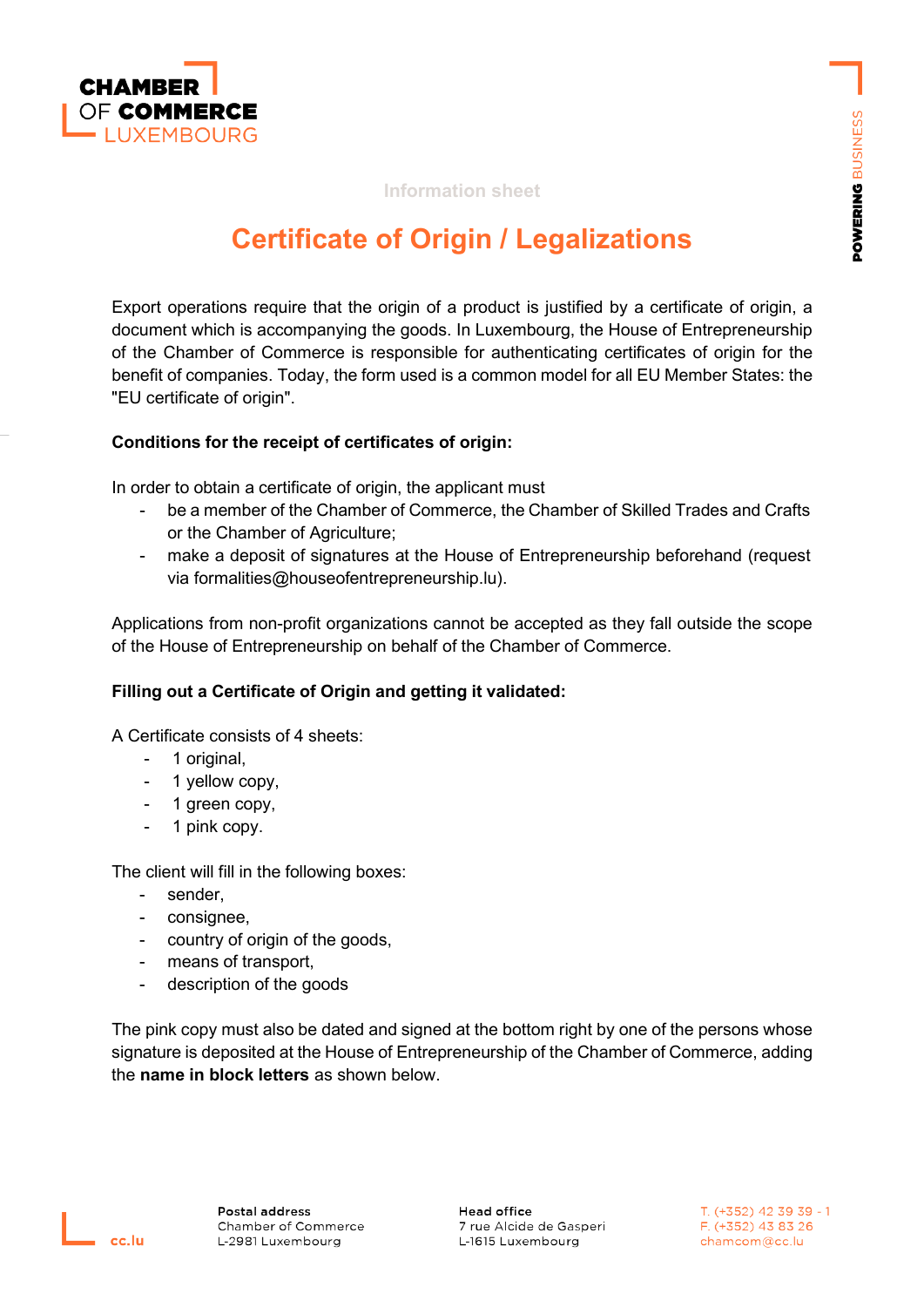

| 8 Je soussigné<br>DEMANDE la délivrance d'un certificat d'origine indiquant que les marchandises désignées ci-dessus sont originaires du pays<br>figurant dans la case no 3.<br>DECLARE que les indications de cette demande ainsi que les pièces justificatives présentées et les renseignements fournis aux<br>autorités ou organismes habilités en vue de la délivrance de ce certificat sont exacts, que les marchandises auxquelles se<br>rapportent ces pièces et renseignements sont celles pour lesquelles le certificat est demandé, que ces marchandises remplissent<br>les conditions prévues par la réglementation relative à la définition commune de la notion d'origine des marchandises.<br>M'ENGAGE à présenter, à la demande des autorités ou organismes habilités, les renseignements et pièces justificatives<br>MUSTFRHANN<br>supplémentaires que ceux-ci jugeraient nécessaires en vue de la délivrance du certificat. |                       |
|----------------------------------------------------------------------------------------------------------------------------------------------------------------------------------------------------------------------------------------------------------------------------------------------------------------------------------------------------------------------------------------------------------------------------------------------------------------------------------------------------------------------------------------------------------------------------------------------------------------------------------------------------------------------------------------------------------------------------------------------------------------------------------------------------------------------------------------------------------------------------------------------------------------------------------------------|-----------------------|
| 9 Demandeur (s'il est autre que l'expéditeur)                                                                                                                                                                                                                                                                                                                                                                                                                                                                                                                                                                                                                                                                                                                                                                                                                                                                                                |                       |
|                                                                                                                                                                                                                                                                                                                                                                                                                                                                                                                                                                                                                                                                                                                                                                                                                                                                                                                                              | $Lux@mbo0@, 0231020@$ |
| 11 La signature d'un fondé de pouvoir doit être suivie de son nom en caractères d'imprimerie                                                                                                                                                                                                                                                                                                                                                                                                                                                                                                                                                                                                                                                                                                                                                                                                                                                 | CO vers 01/2004       |

# **Attention: Under no circumstances should you sign the certificate of origin (original, yellow and green copies), otherwise your certificate will be deemed inadmissible.**

The box for the origin of the goods must be filled in as follows: "European Community - Luxembourg", "European Community - Germany", etc.

For non-EU certificates of origin, the company must provide proof of the origin of the goods :

- supplier's invoice,
- or certificate of origin from the Chamber of Commerce of the country from which the goods originate
- or, in the absence of one of the two above-mentioned proofs, a declaration on the customer's honor.

# **Legalizing a document:**

The House of Entrepreneurship of the Chamber of Commerce is authorized to legalize documents. By doing so, it certifies that the signature on a document (commercial invoices, price certificates, transport certificates, mandates, board of directors' minutes, free sale certificates, certificates of analysis, etc.) is a signature authorized by the applicant companysignature deposited by the latter via the signature depository.

A document to be legalized can be attached to a certificate of origin or sent to the House of Entrepreneurship outside the issuance of a [certificate](https://www.houseofentrepreneurship.lu/fileadmin/user_upload/cc.lu/AB_Electronic_Certificate_of_Orgin_Fiche_Info_ENG.pdf) of origin.

# **Rates (applicable from January, 1st 2021):**

The House of Entrepreneurship sells blank forms consisting of 4 sheets at a unit price of EUR 14.00.